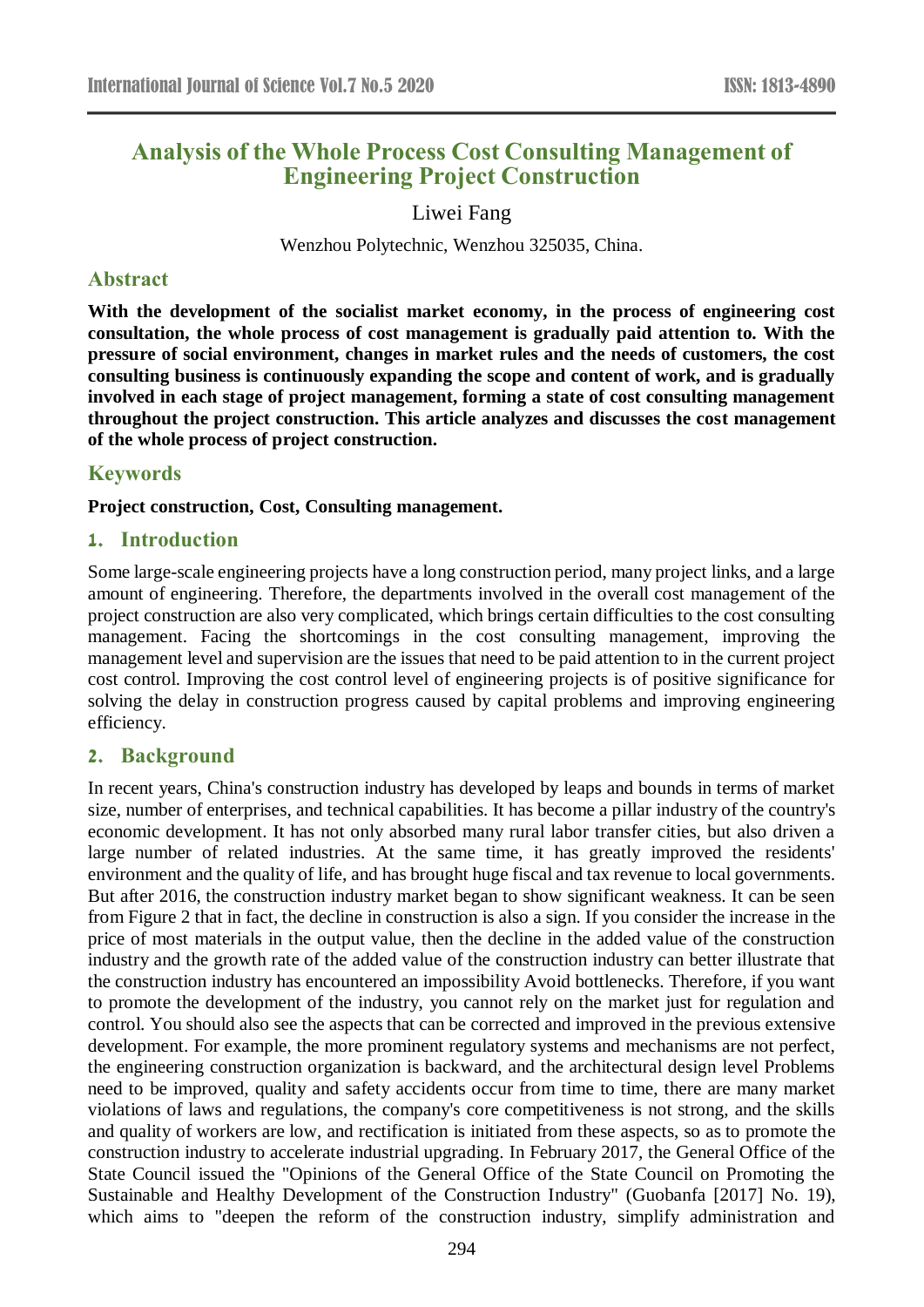decentralize power, and improve construction Organization model, strengthen engineering quality and safety management, optimize the construction market environment, improve the quality of practitioners, and promote the modernization of the construction industry. " One of them is to "cultivate full-process engineering consulting. Encourage investment consulting, survey, design, supervision, bidding agency, cost and other enterprises to adopt joint operations, mergers and acquisitions and restructuring to develop full-process engineering consulting, and cultivate a batch of international-level full-process engineering consulting. Consulting companies. Formulate technical standards and contract models for full-process engineering consulting services. Government-invested projects should take the lead in implementing full-process engineering consulting and encourage nongovernmental investment projects to entrust full-process engineering consulting services. In civil construction projects, give full play to the leading role of architects Function and encourage the provision of full-process engineering consulting services. "

The whole process of cost consulting management process is a systematic process. The first is the decision-making stage. In the decision-making stage, the cost consulting company needs to estimate the overall cost of the project, and at the same time consider whether the future benefits of the project can attract investment. The overall planning of the location conditions around the project is carried out. The cost calculation includes collecting project cost data, pollution degree, personnel and department reserves, etc., and then estimating the project's revenue and overall cost. The second is the initial design stage and the construction drawing design stage. This stage needs to take into account the professionalism of the project. On the basis of ensuring that the cost is not overflowed, through judging and reviewing the construction environment, planning the optimal construction that is conducive to tender Drawings and initial design. The third is the bidding link of the project. The consulting unit should show the design plan and construction process to the investor, and estimate the construction period and cost, and objectively present the project revenue. It is best to be detailed in the project node at each stage Report the construction cost and construction period of the project to avoid unnecessary claims and contract loopholes. The fourth is the implementation phase of the engineering project, that is, the process of evolving the project from drawings to construction. The cost of this stage accounts for about 60% of the project cost. The construction enterprise is a test, and the pressure on the cost consulting department is also great. At this stage, the consulting management company should regularly calculate the cost of each project, control the cost, and avoid the cost overflow caused by unstable factors. The final stage is the acceptance stage, which is not only the acceptance stage of the project, but also the construction quality assurance and acceptance stage. In the acceptance stage, the work purpose of the cost consulting service system is to compare and verify the project construction expenditures and benefits, and then to identify the deficiencies in the project and complete the rectification before the project cuts the ribbon.

## **3. Research Process**

As a university teacher, in order to ensure that the content of professors can be applied to practice, it should keep pace with the times and always stand at the forefront of the industry. The work visit project gave me the opportunity to work in the frontline of the cost industry. I realized the current dilemma and future trends of the industry and realized the urgent need for transformation and upgrading. Through school-enterprise cooperation, on the one hand, it solves technical problems for enterprises and expands the scope of business services. On the one hand, it accumulates practical experience for teaching, enriches teaching resources, improves teaching methods, and better serves students.

"Europa New Europe Small and Micro Enterprise Pioneering Park Project" full-process cost consultation, mainly for the entire process of project construction from feasibility study through preliminary design, initial design expansion, construction drawing design, bidding, construction, commissioning, completion, acceptance Dynamic control and management. The unified standard form, unified information collection, and unified feedback archiving undoubtedly greatly improved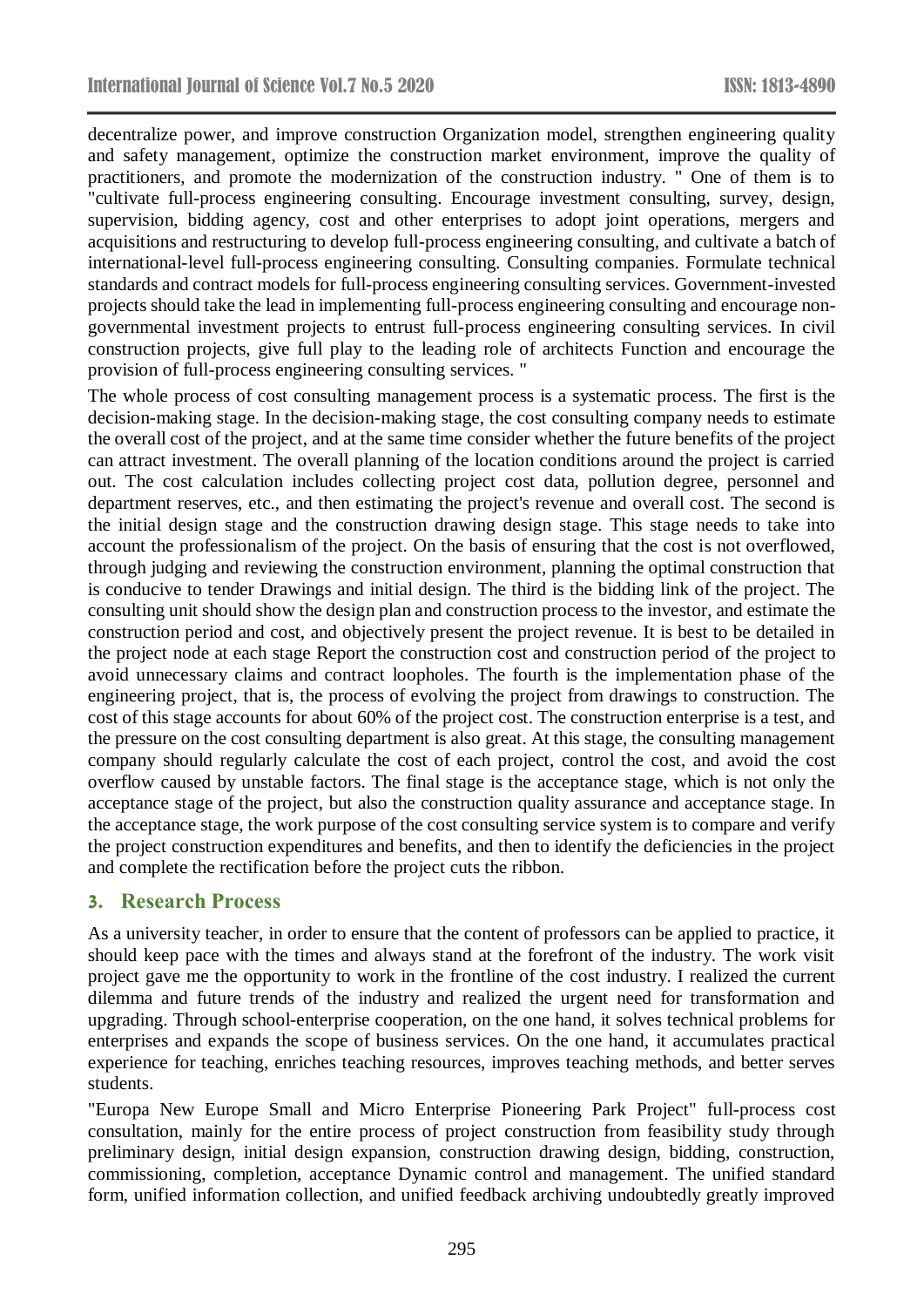the work efficiency, and also facilitated the collection of data, which brought convenience to the proposal of feasible measures and effective solutions.

## **4. Problems in Current Cost Consulting Management**

#### **4.1 Poor management**

In the cost consulting management of the whole process of project construction, due to insufficient management level, the cost control effect is not good. This is mainly reflected in two aspects: first, the cost consulting management is highly professional and requires personnel with certain project experience to participate, but in the specific operation, many management talents lack sufficient work experience despite having sufficient theoretical reserves ; Secondly, many construction companies do not attach importance to the role of cost consulting management. In the bidding process, they forcibly cut prices in order to win the bid, without comprehensive consideration of the project's revenue and actual costs. The design drawings and construction plans presented to the investors are not detailed enough, even after the bid As a result, the claims caused by the cost overflow and the breakage of the capital flow have further reversed the level of cost consulting management throughout the project.

#### **4.2 Insufficient supervision**

At present, the cost control of engineering projects is generally carried out by cost consulting companies. When undertaking a project, the cost consulting unit should first collect the operation information of the project, and formulate a cost control plan at each node of the project step by step. To improve the management and operation level, the construction company must not blindly reduce the project price because of the eager bidding and financing. The expenditures and benefits should be compared in detail in order to reduce the risk of improper operation of funds in project construction. Relevant departments should strengthen supervision and regulate the bad habits and management systems of the industry. Only in this way can the management level be improved, and the role of cost consulting enterprises in cost control should be properly played.

#### **4.3 Lack of fairness in the consulting management process.**

In the context of economic system reform, the government and some cost consulting agencies cooperate to undertake the project cost management of some projects. This kind of cooperative relationship was originally used to reduce the cost of government-funded engineering projects to reduce financial expenditure. However, due to These institutions are protected by the government, which objectively reduces the timeliness and fairness of the project cost. The consequence of this phenomenon is that during the construction of some projects, the actual construction cost is much higher than the cost forecast, which not only severely overflows financial expenditure, but also causes damage to the market environment.

## **5. Effective Methods to Improve Management**

#### **5.1 Do a good job in communication before construction**

First of all, it is necessary to do a full-process cost consultation management before the start of construction, systematically collect relevant information on engineering construction, and only before the construction is transparent about the data of each node can we further cooperate with the construction party to formulate a thorough construction plan. For example, in the design process of a new landmark building in Pudong, Shanghai, not only well-known design firms such as the School of Architecture of Tongji University, SOM and KPF in the United States participated in the design work. A professional engineering cost consulting unit, in the case of multi-party funds involved in the project, only in this way can the speed of capital circulation be accelerated, and in a tight construction cycle, under the premise of not wasting resources and cost overflow, quality and quantity Complete the construction. Secondly, before construction, it is necessary to estimate the cost of construction based on the location conditions, transportation factors, geological environment and other factors of the project location, and make a comprehensive judgment based on the labor market, material market and other information.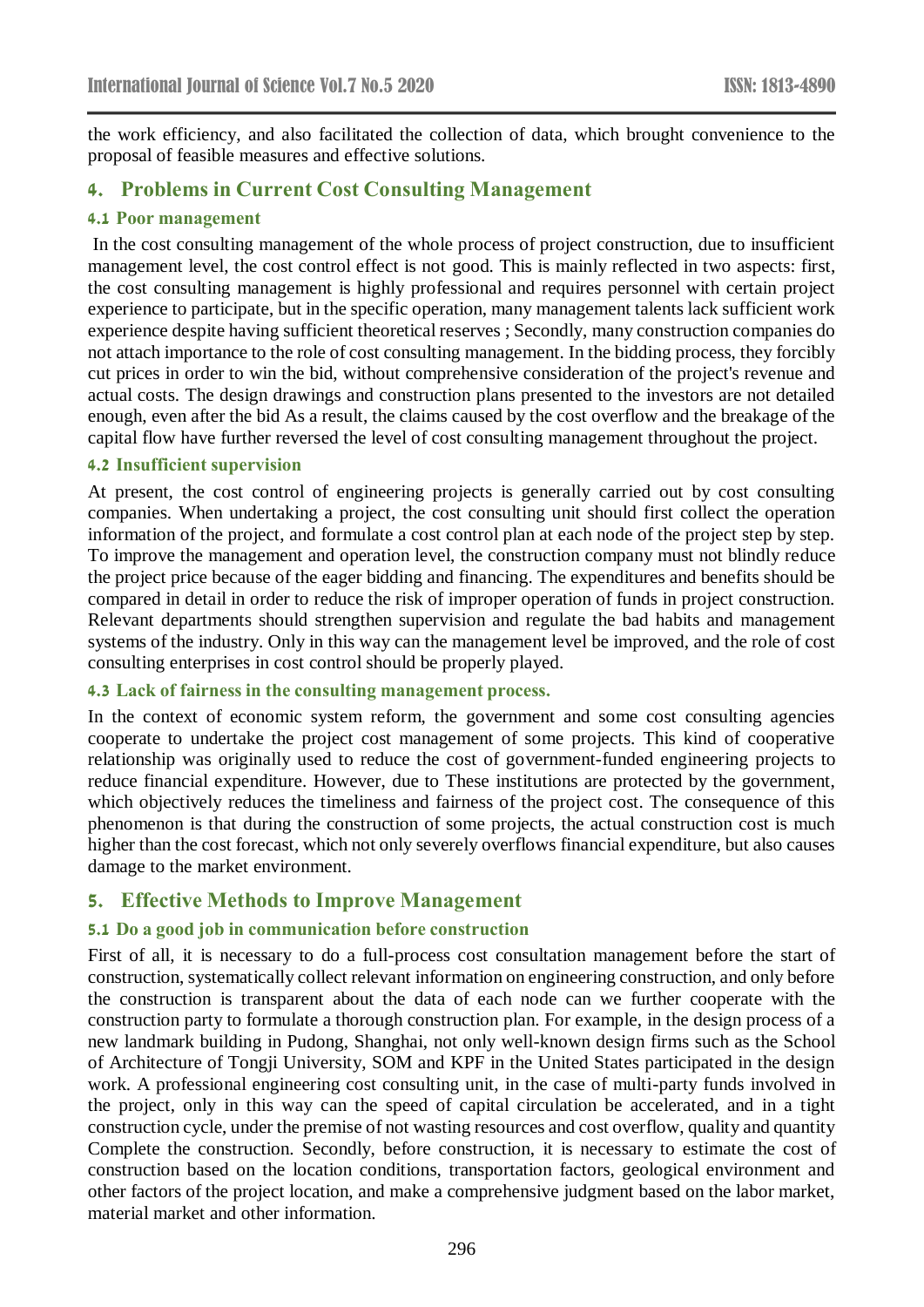#### **5.2 Do a good job of cost consulting management during the construction process**

First of all, it is necessary to properly compare the difference between the theoretical budget of construction and the actual input cost, find out the direction of capital investment, and find out the cause of the premium. Secondly, under the premise of ensuring quality and construction standards, control the cost of material management, and want to do a good job in budget management, on the one hand, we must pay close attention to the market of materials, find out the best season for material procurement, and reduce transportation costs; On the one hand, we must reduce waste, improve the quality of the construction team, and avoid rework. Finally, it is necessary to strengthen the speed of information matching and updating, and timely feedback on the construction situation and matching degree of the scheme on the construction site. If uncontrollable factors occur, the plan should be modified in time. For example, during the construction of a landmark project, during the installation of the glass curtain wall covering the building, in order to avoid the hidden dangers caused by typhoons and indoor and outdoor temperature differences, the construction department designed multiple protections for the double-layer curtain wall. The cost consulting unit demonstrated in detail the possible unexpected plans to the investors before the bidding. Therefore, the material replacement during the construction process did not cause a serious spillover of the cost, which provided a guarantee for the smooth progress of the project.

#### **5.3 Do a good job of cost consulting management at the completion stage**

The content of work at this stage mainly includes project evaluation, settlement and settlement statistical review, etc. First, the cost consulting unit should do a good job of project review and evaluation. If any delay in construction caused by breach of contract is found, the contractor should be compensated to protect the interests of the owner ; Second, check the use of materials in the construction process to see if there are materials left to avoid contractors wasting resources and embezzling engineering materials. If there are unexpected reasons to change the construction plan, the construction process must be strictly reviewed Material procurement and capital flow. For example, during the settlement of the CBD office building project in a certain city, due to the serious delay of the construction period, the owner 's settlement time was lagging, causing economic losses to the owner. After investigation, the contractor was eager to finance during the bidding period and had reservations in the construction budget estimate. In addition to the changes in the price of engineering materials, there was a shortage of funds in the second half of the project, and the inability to construct during the winter frozen soil period further delayed the completion and delivery time. The case finally determined that the contractor should bear the loss of the owner under the trial of the arbitration institution, and transferred the relevant materials to the court for further judgment. Doing a good job of cost consultation management and project evaluation at the completion stage is essential to promote project integrity and completion settlement.

## **6. Conclusion**

In the current environment of continuous expansion of project scale and rising engineering cost, in order to avoid the breakdown of capital flow during project construction, it is necessary for relevant departments to improve the cost consulting management level of the entire process of engineering project construction. It is necessary to face up to the problems in the project cost consulting management, and do a good job of analyzing and communicating the consulting management at all stages of the project. It is hoped that this article can attract the attention of relevant institutions and play an objective guiding role in rationally controlling the project cost and improving the cost consulting management level.

## **Acknowledgements**

Thanks to all the supporters who contributed to this article. In addition, this study was supported by the Zhejiang Province "School-Enterprise Cooperation Project" in 2018 (project number: FG2018051).